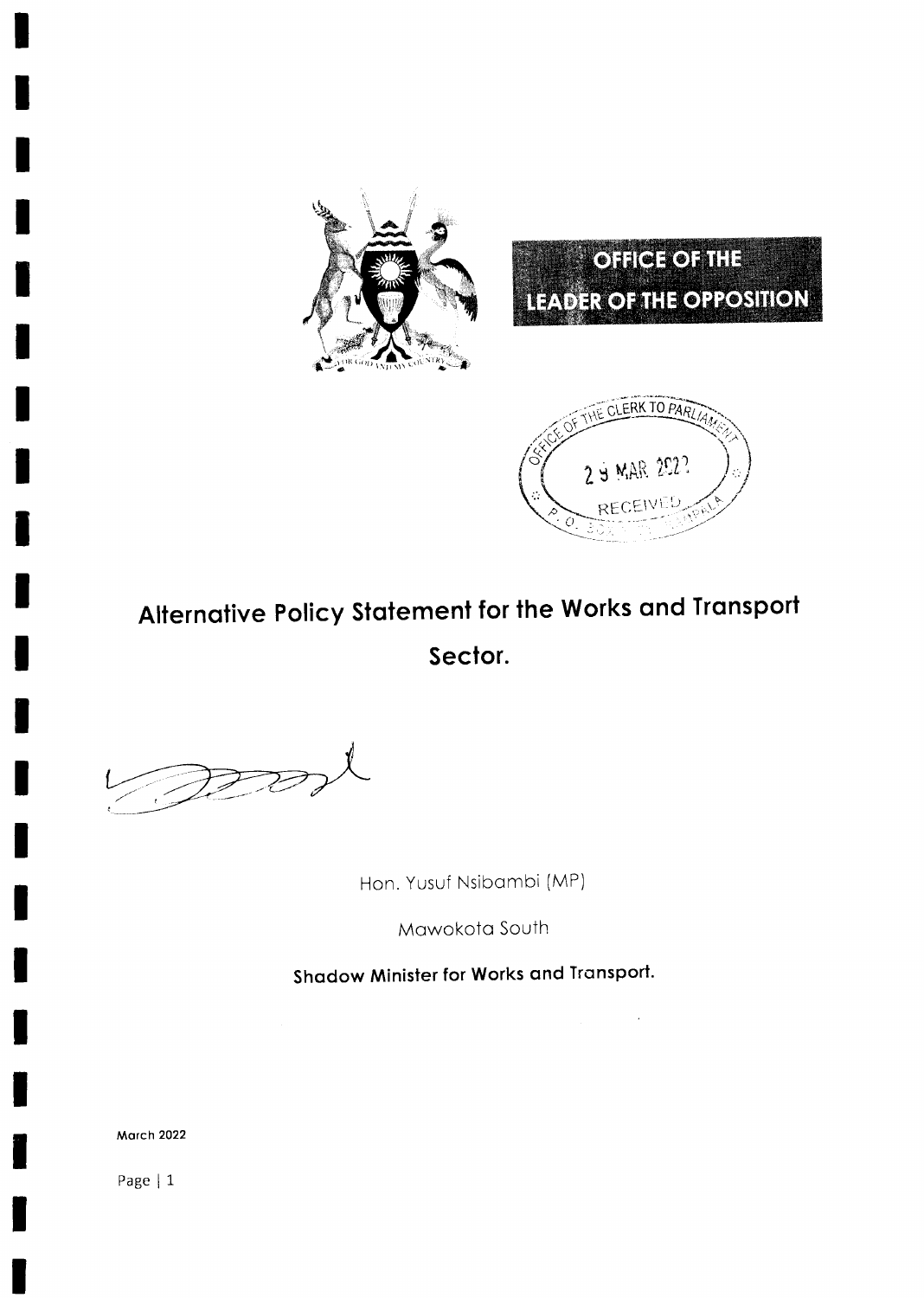## Toble of Contents

 $\sim 100$ 

 $\hat{A}$ 

## Contents

| CHAPTER ONE: BACKGROUND AND MANDATE OF THE ALTERNATIVE POLICY STATEMENT. 5 |  |
|----------------------------------------------------------------------------|--|
|                                                                            |  |
|                                                                            |  |
|                                                                            |  |
|                                                                            |  |
|                                                                            |  |

|--|

 $\frac{1}{2}$ 

 $\blacksquare$ 

۲

4

I

J

I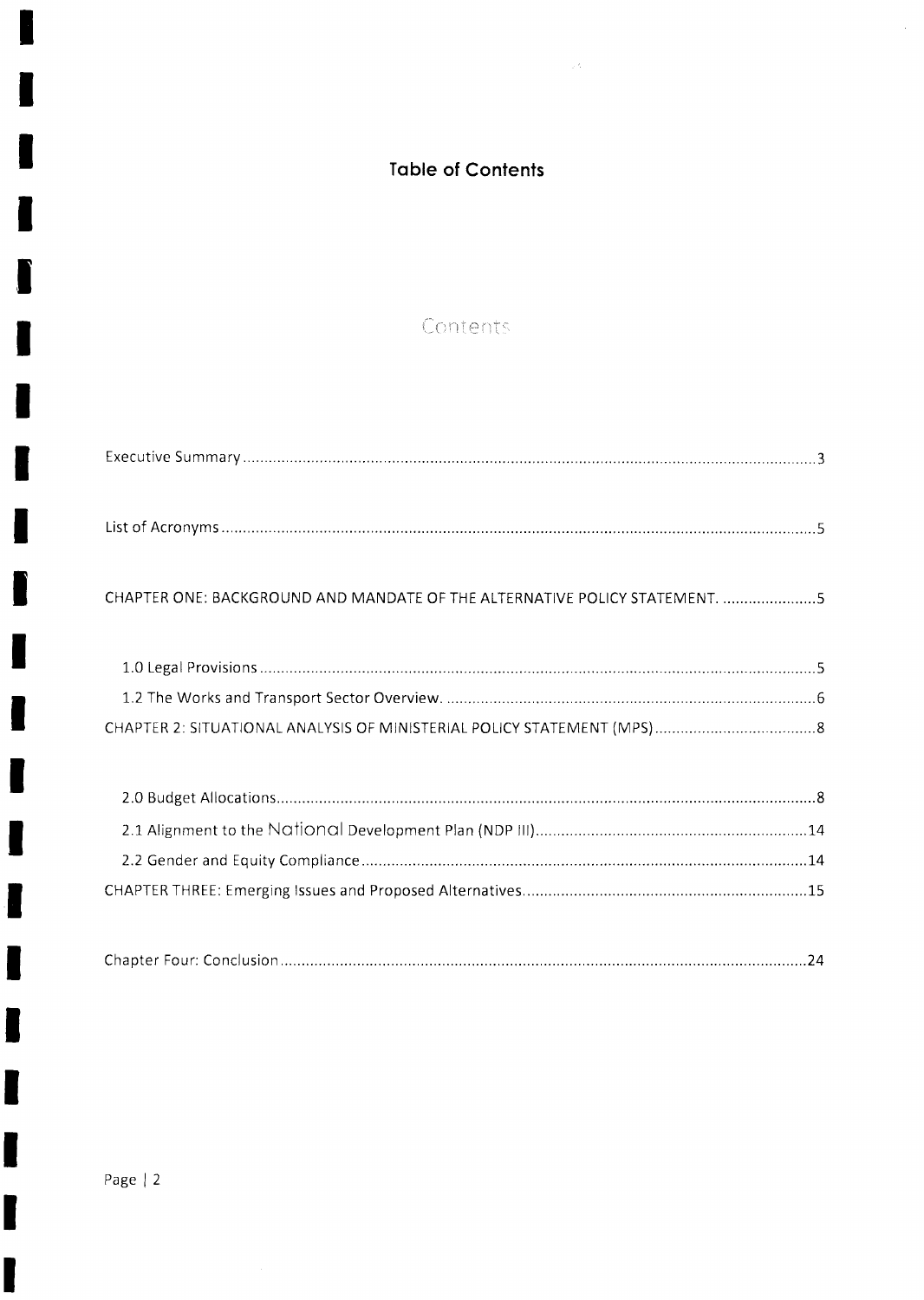#### Executive Summary.

An efficient tronsport system is o prerequisite for economic ond sociol transformation. The national transport system currently comprises of road, rail, air and water transport modes. Over 90 per cent of cargo freight and passengers in Ugondo move by rood. The rood occounts for 96.5 per cent of the freight corgo whereas the rail accounts for only 3.5 per cent. In nominal terms, roads carry an estimoted 5,500 million-tonne-km per yeor compored to 200 mlllion-tonne km by rail, 0.03 million tonne-km by air and negligible freight by water transport.

The secior is o key ployer envisioned to strengthen the ochievement of Ugondo's macroeconomic objectives through increased connectivity to major tourism, minerol, oil ond gos focilities/siies. ln oddition, the sector is equolly centrol in enhoncing the physicol internol ond regionol integrotion os well os improving the policy, legol, regulotory ond institutionol fromework for the construction industry.

The Notionol Tronsport Moster Plon 2008- 2023 sets out o series of prospective developments that must be undertaken if the Works and Transport sector is to contribule to Ugondo's mocroeconomic objectives.

ln the Yeor 2009 the government endorsed o policy where oll districts, municipolities ond town councils would hove their own rood construction equipment. The government wos to ensure thot every district get some rood equipment like tractors and there would be no more excuses for non-renovated roods. However, some of the country's rood network is in o serious stote of disrepair due to poor maintenance – a fact that is devaluing this important resource ond limiting revenue generoting commerce.

In FY 2021/22, the approved budget for vote 016 which is Works and Transport was UGX 973.879bn, of this amount, UGX 11.956bn which constitutes 1.2% is for wages, UGX 110.184bn that amount to 11.3% is for nonwage recurrent, UGX 437.967bn which constitutes 45.0% is for GoU development, UGX 386bn (39.7%) is externol finoncing ond UGX 26.9bn (2.7%) is for orreors.

Out of UGX4,855.94bn which is the total amount of money for the programme, this constitutes 14% of the totol omount of money for the progrom under toble <sup>P</sup>1 .2, Ugondo Notionol Roods Authoriiy (UNRA) wos ollocoted UGX 3,387.34bn ihis amounts to 70% of the total amount of the total amount for the programme

Despite the fact that 47 billion Shillings was appropriated, it is clear as per the Budget Framework Paper that the 14 new districts that were created over three years ago have failed to acquire road maintenance equipment, which has left the road infrastructure in dire stroits.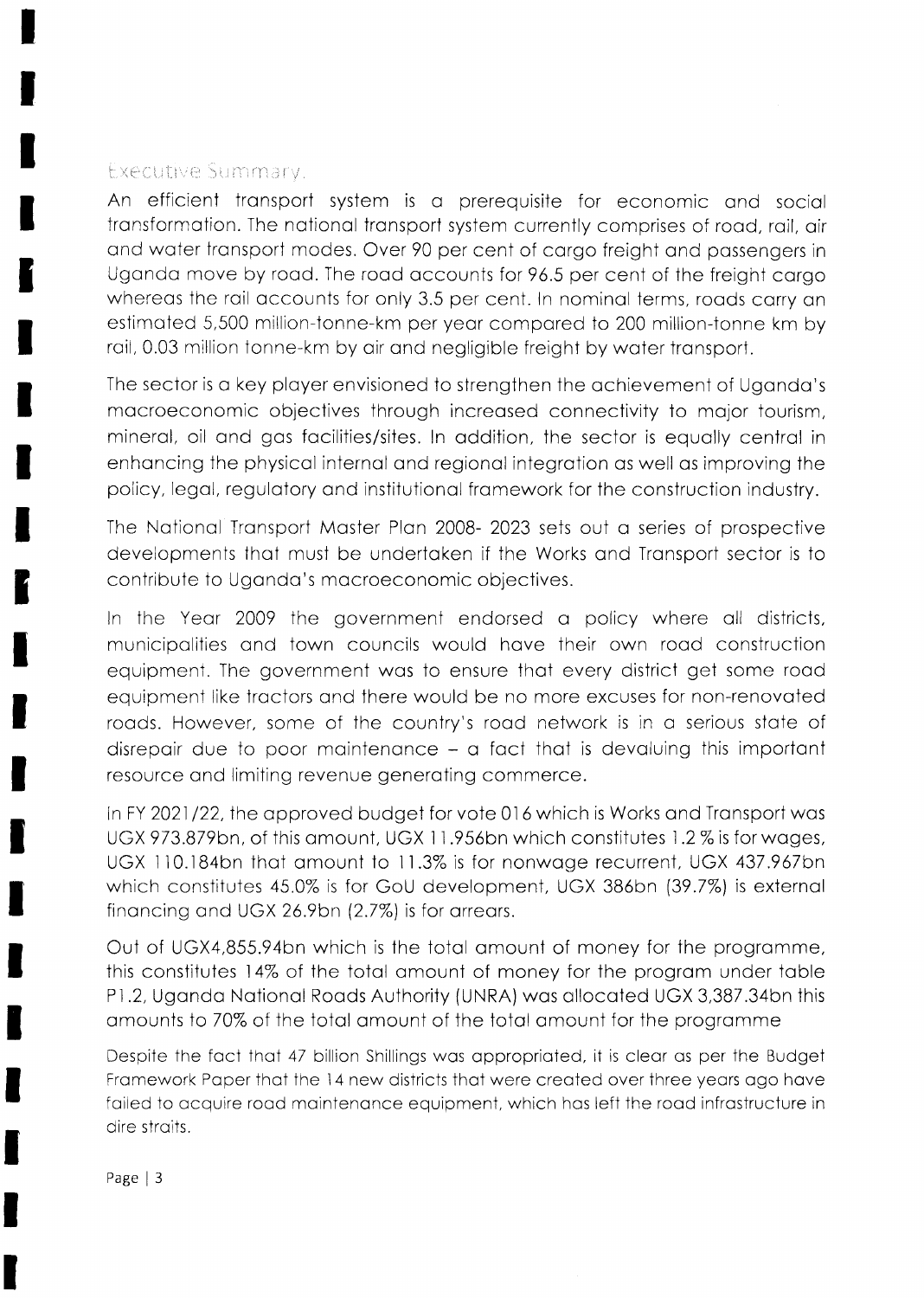The foilure to odequotely mointoin the rood infrostructure creotes o bocklog. The current road maintenance financing can only meet about 26% of the needs, leoving o big chunk of the rood network unottended to. Over the medium term, the proportion of roods in foir to good condition will decreose, while thot in poor condition will increose. The mointenonce bocklog is estimoted of 5l ,725Km of roads, and this will cost UGX1,084bn<sup>1</sup>.

Only 37% of the stotions hod of leost one complete set of key equipment in good condition. Hence, the available equipment does not match the maintenance needs of the rood network under their monogement. ln oddition, the equipment was associated with frequent mechanical breakdowns and high maintenance costs.

Lobor-intensive methods ore technicolly feosible for o wide ronge of construction octivities ond con generolly produce the some quolity of product os equipmentintensive methods2. Noteworthy, lobour-bosed techniques do not imply the complete eliminotion of mochinery but rother o lobour/equipmeni mix thot gives priority to labour<sup>3</sup>

Community Led Procurement enobles locol communities to implement ond control the procurement process through their own organizations often resulting in more openness ond occountobility, ownership, reduced corruption ond wastage, better value for money, increased use of local workers/contractors and better quolity works ond services. Community Led Procurement olso helps citizens to be better informed obout ovoiloble public resources ond projects ond to monoge their development in occordonce with their shored vision.

In o nutshell, with its ploce os o key ployer to strengthen the ochievement of Uganda's macroeconomic objectives, Works and Transport sector must embark on planning, developing and maintaining economic, effective and efficient transport infrastructure to increase connectivity to major tourism, mineral, and oil ond gos focilities. ln oddilion, the sector must promote stote-of-the-ort stondords in construction for an efficient transport system.

J

 $\frac{1}{2}$  Ibid

 $2$  Construction Industry Development Board 2005

<sup>&</sup>lt;sup>3</sup> Tajgman and Veen 1998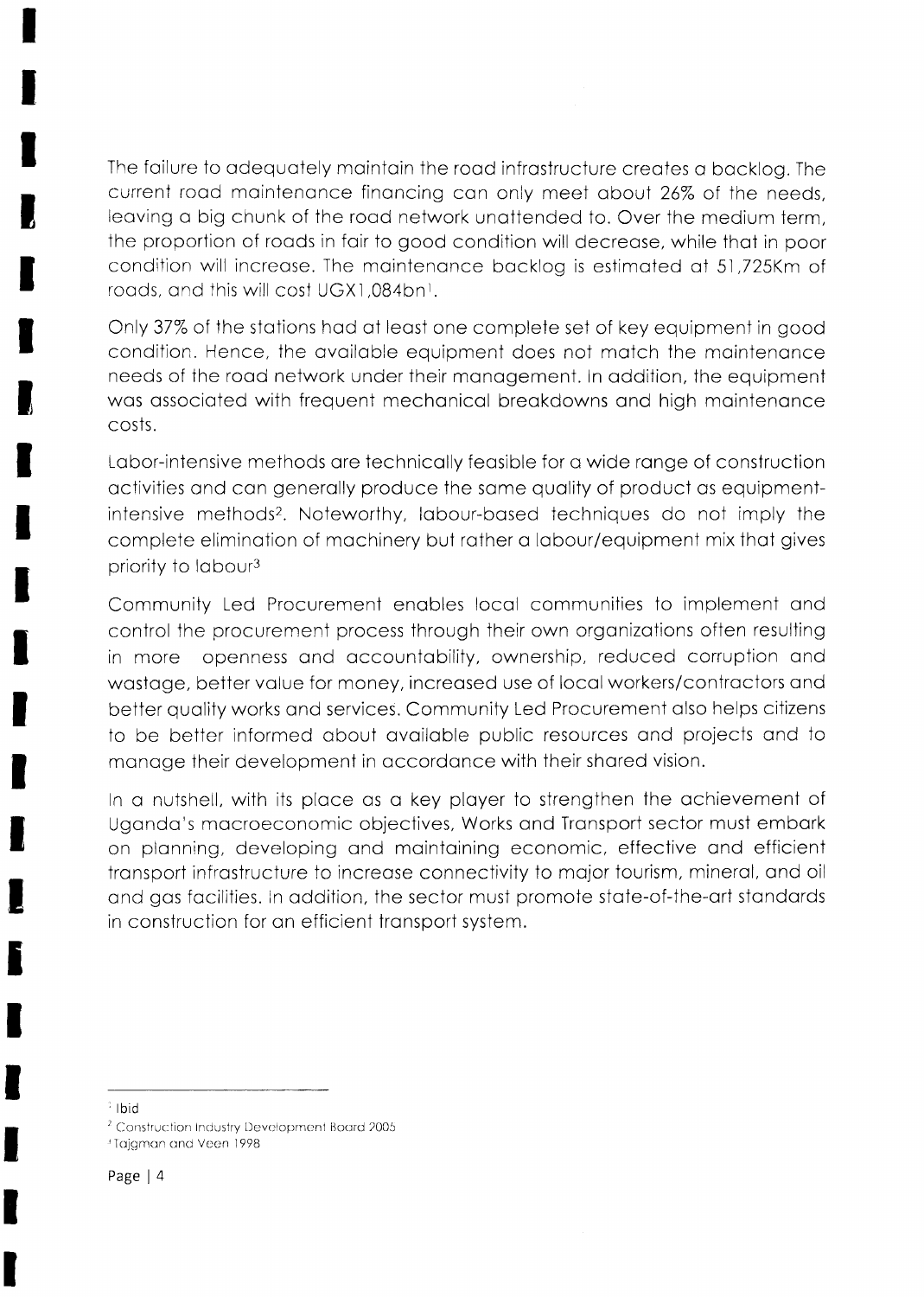#### Here K A rangers

**CAA Civil Aviation Authority** CHEC China Harbour Engineering Company **FY Financial Year** GKMA Greater Kampala Metropolitan Area GOU Government of Uganda LG Local Government MoWT Ministry of Works and Transport MPS Ministerial Policy Statement **NCI National Construction Industry** NCIP National Corridor Integration Projects NDP II Second National Development Plan NRSC National Road Safety Council NTMP National Transport Master Plan **SGR Standard Gauge Railway TLB Transport Licensing Board** UIPE Uganda Institute of Professional Engineers **UGX Uganda Shillings** UNRA Uganda National Roads Authority URC Uganda Railway Corporation URF Uganda Road Fund

CHAPTER ONE: BACKGROUND AND MANDATE OF THE ALTERNATIVE **不过了。""你们不好了?"** 

#### Site age to permitte

In 2005 Uganda transited from movement system to multi party political dispensation, this paved way for the constitutional amendments that resulted into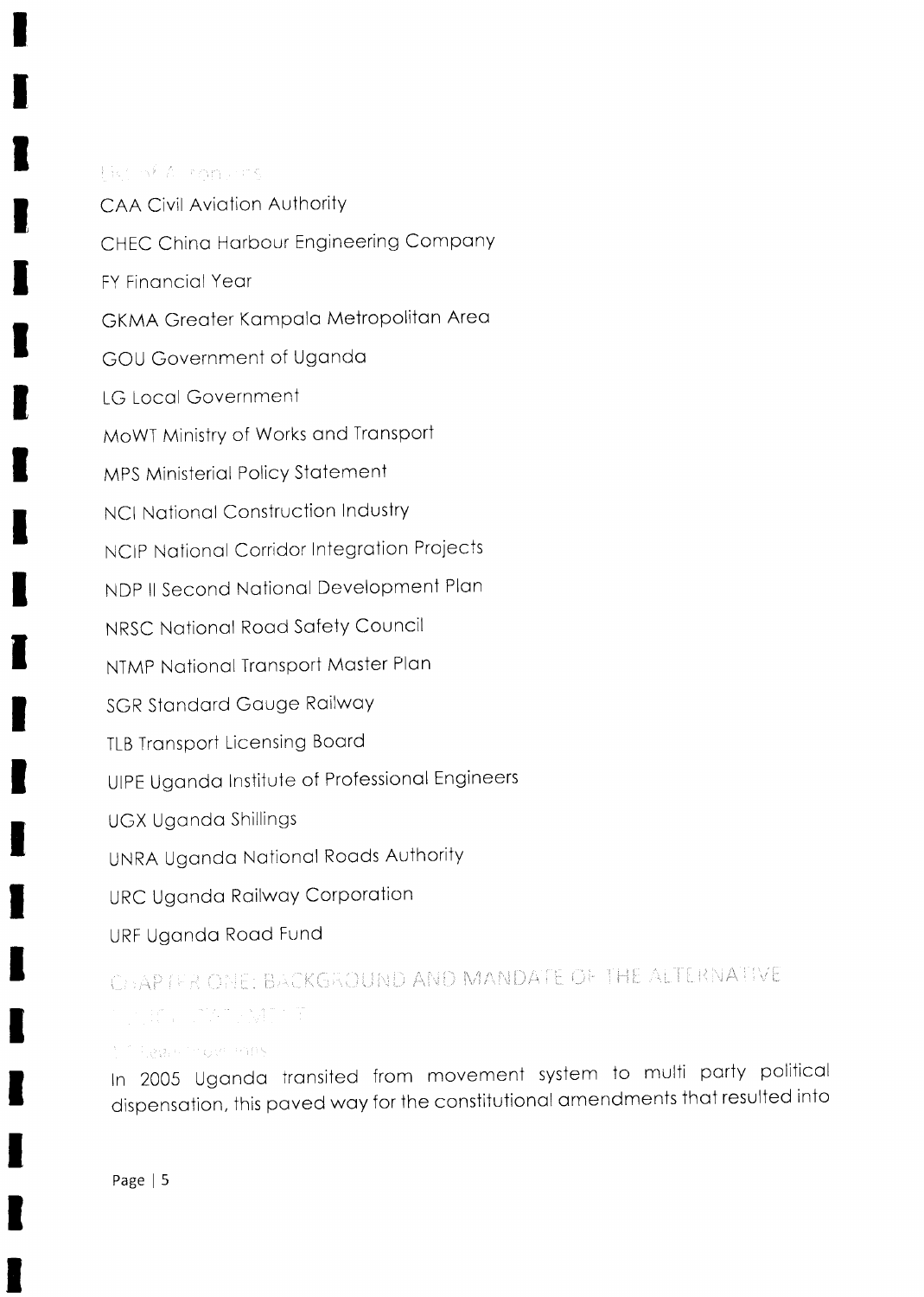the creation of the office of the Leader of the Opposition<sup>4</sup>. Therefore, in accordance with section 6(E) of the Administration of Parliament Act as amended in 2005, the Leader of the Opposition in Parliament is under obligation to consult with his or her party leadership to appoint shadow cabinet from members of Opposition in parliament with portfolios and functions that correspond to those of Cabinet ministers.

Under the same Act, specifically section 6E (4) the Leader of the Opposition is mandated to study all policy statements of Government with his or her shadow ministers and propose possible alternatives.

Therefore, in line with the above, I Yusuf Nsibambi, the shadow Minister for Works and Transport presents this Alternative Policy Statement for Works and Transport Sector as required by Rule 147 of the Rules of Procedure of Parliament which requires the shadow ministers to present the alternative statements to parliament by 29th day of March every year.

#### 1.2 The Works and Transport Sector Overview.

An efficient transport system is a prerequisite for economic and social transformation. The national transport system currently comprises of road, rail, air and water transport modes.

Over 90 per cent of cargo freight and passengers in Uganda move by road. The road accounts for 96.5 per cent of the freight cargo whereas the rail accounts for only 3.5 per cent. In nominal terms, roads carry an estimated 5,500 million-tonnekm per year compared to 200 million-tonne km by rail, 0.03 million tonne-km by air and negligible freight by water transport<sup>5</sup>.

It is important to note that the Road Transport system remains the most used transport mode in Uganda even though it's not without its challenges such as multiple taxation, inaccurate weighbridges and poor road safety culture.

All district and community access roads are not paved while a few urban roads are loosely paved. Dual carriageways account for only 20 km, mainly urban areas of Kampala and Jinja. It is worth noting that the community road network coverage is a proxy indicator of improvement of access to social services.

The current Railway system possesses several commercial viability challenges such as safety, time and affordability making it to operate at 29.9% of the entire

<sup>&</sup>lt;sup>4</sup> The constitution (Amendment) Act 2005

<sup>&</sup>lt;sup>5</sup> The Compendium of Diaspora Investment and Business Opportunities.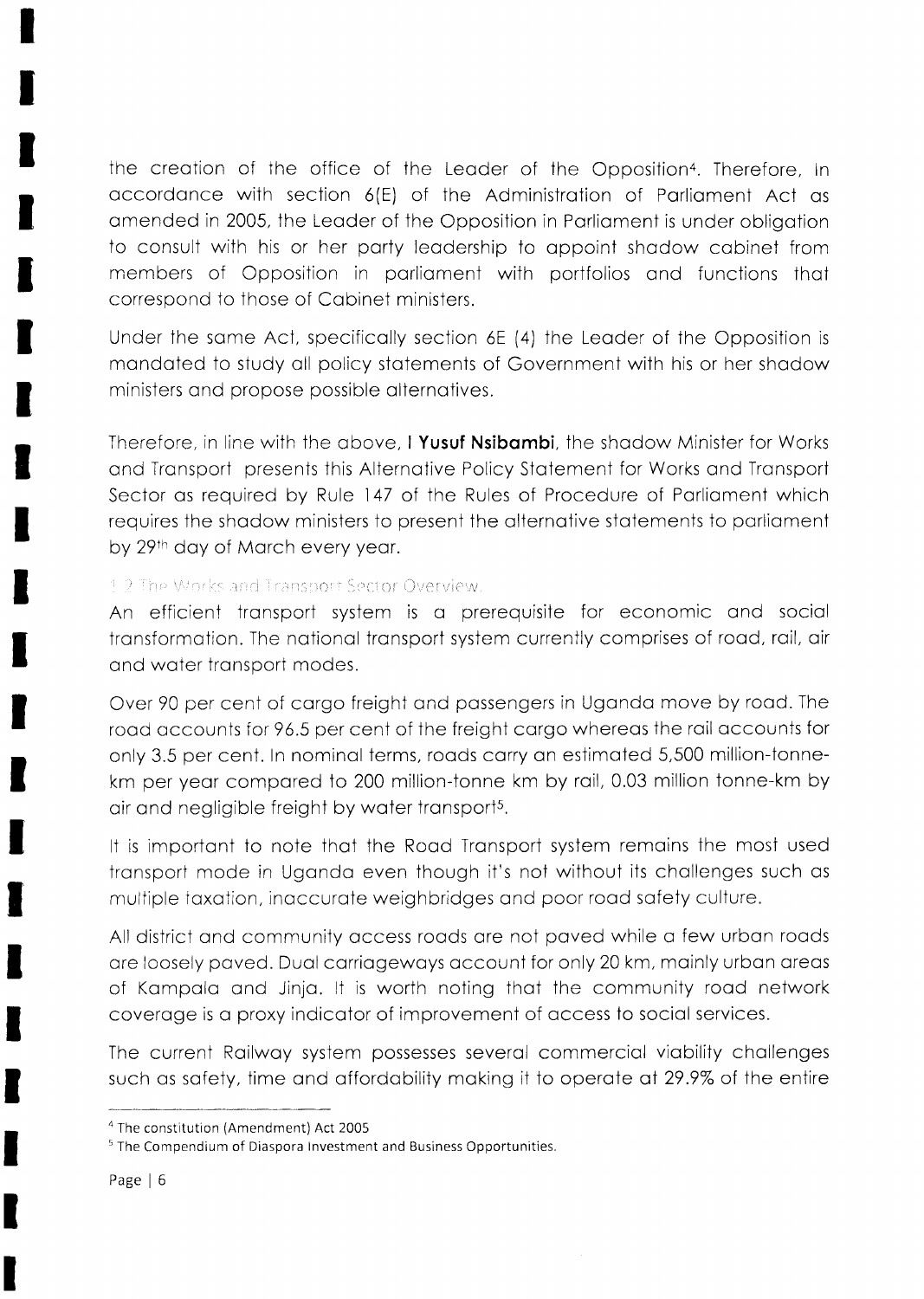roil network. The mojor reoson for the dilopidoted stote of the roil network hos been low investment in its regulor mointenonce.

Similarly, the Management of the rail network, which was vested under Uganda Roilwoy Corporotion until November 2006, wos lorgely chorocterized by weok humon resource copociiy coupled with politicol meddling. This problem emonoted from foilure to delineote the criticol roles ond responsibilities which culminated into weak regulation of both operations and infrastructure mointenonce.

#### The sector mondote includes

- Plan, develop and maintain economical, efficient and effective transport infrostructure ond services, i.e. rood, roil, woter, oir ond the proposed pipeline; ond a
- Monoge public works ond promote good stondords in the construction industry.

The sector is a key player envisioned to strengthen the achievement of Uganda's mocroeconomic objectives through increosed connectivity to mojor tourism, minerol, oil ond gos focilities/sites. ln oddition, the sector is equolly centrol in enhoncing the physicol internol ond regionol integrotion os well os improving the policy, legol, regulotory ond institutionol fromework for the construction industry. Ihe sector hos mode strides ond ochieved the following;

## Rood Tronsport.

ln os for os rood tronsport is concerned 335 km of Community Access Roods in Butolejo, Buyende, Luwero. komuli, Moyuge, Serere, Kyonkwonzi, Buhweju, Dokolo, Hoimo, Kopchonvo, Moroto, Kosese, Aruo, Adjumoni, Sironko, Bulombuli, Rubanda, Kayunga, Mukono, Kaliro, Rakai, Alebtong, Amuria, Amuru, Apac, Budoko,Bududo, Bugiri, Buikwe. Bukedeo, Bukiiso, Bushenyi, Busio, Butombolo, lbanda, Iganga, Isingiro, Jinja and Kabale have been rehabilitated.<sup>6</sup>

## Air Tronsport

According to the Ministerial policy Statement, 85% rehabilitation works for Apron 1 for Entebbe airport completed, 72% construction works at Kabaale International Airport hos been completed./

 $6$  Ministerial policy statement for works and Transport FY 2022/22, P.1.

 $7$  Ibid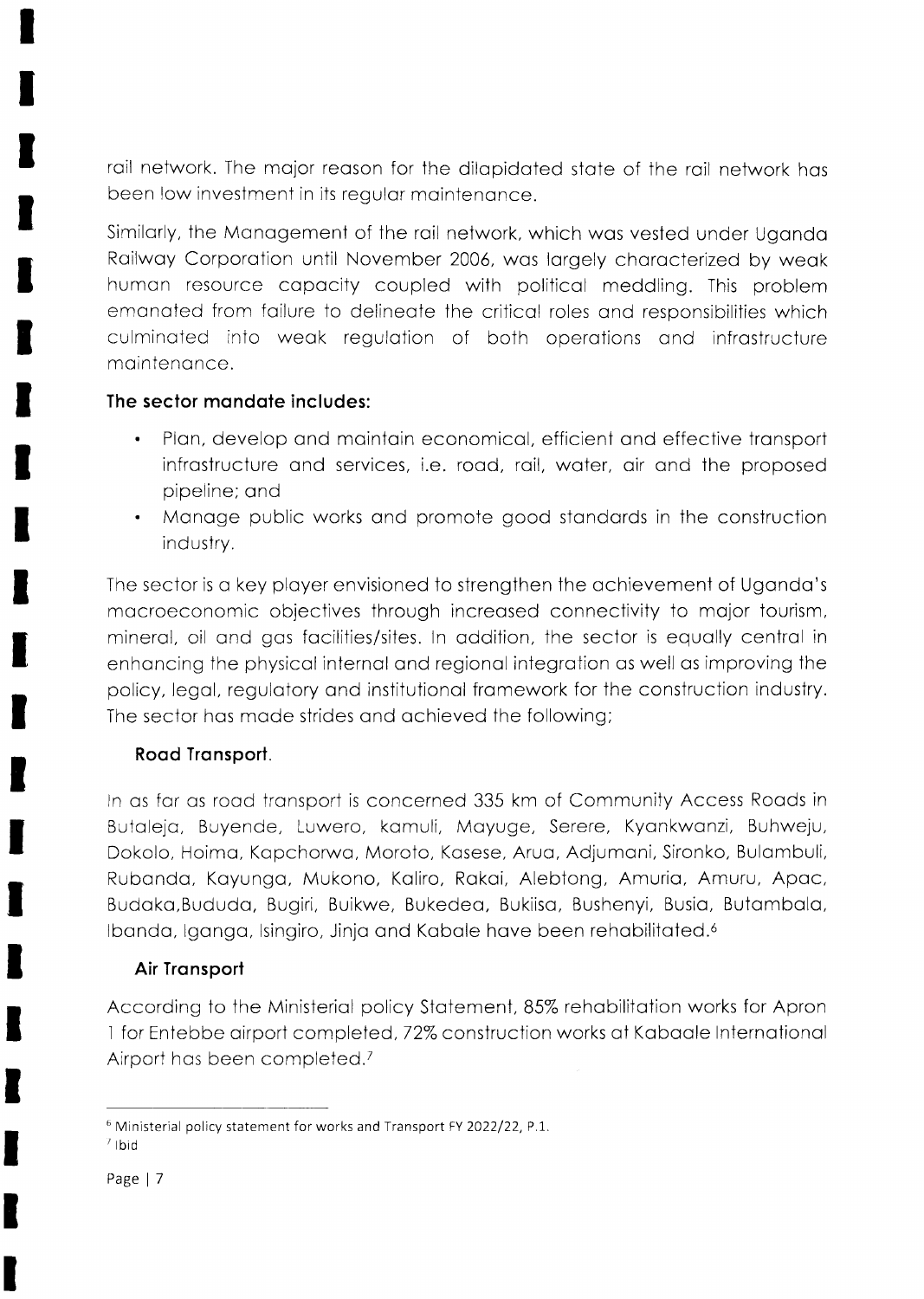### CHAPTER 2: SITUATIONAL ANALYSIS OF MINISTERIAL POLICY

## STATEMENT (MPS)

The Notionol Tronsport Moster Plon 2008- 2023 sets out o series of prospeciive developments that must be undertaken if the Works and Transport sector is to contribuie io Ugondo's mocroeconomic objectives. These developments include:

Development of o long-term tronsport sector vision, ond of sub-sectorol visions for individuol modes.

For the roads sub-sector, development (i) a robust model for roads planning; development and management in the country (feeding into regional networks); ond (ii) o system of principles for public-privote portnerships (PPPs).

For the rail sub-sector, emphasis on (i) infrastructure upgrading through a wider gouge ond trock reolignmeni, (ii) o review of PPPs in the light of RVR experience; ond (iii) definition of roil os o key provider of bulk tronsport.

The inlond woter ironsport sub-sector moy require government oction to revive sociolly essentiol services to remote islonds ond shorelines, where the morket moy not necessorily fulfil the required role.

For the air sub-sector, without a visionary Air Transport Master Plan for Uganda it moy not necessorily fulfil the required role.

#### 2.9 Earber Ahorations

In FY 2021/22, the approved budget for vote 016 which is Works and Transport was UGX 973.879bn, of this omount, UGX I I .956bn which constitutes 1 .2% is for woges, UGX 110.184bn that amount to 11.3% is for nonwage recurrent, UGX 437.967bn which constitutes 45.0% is for GoU development, UGX 386bn (39.7%) is externol financing and UGX 26.9bn (2.7%) is for arrears.

This chapter is intended to make a critical analysis of the Ministerial Policy Statement of the Works and Transport Sector with a view of ensuring that there is strict adherence to NDP III, Uganda's vision 2040, SDGs plus regional and international commitments.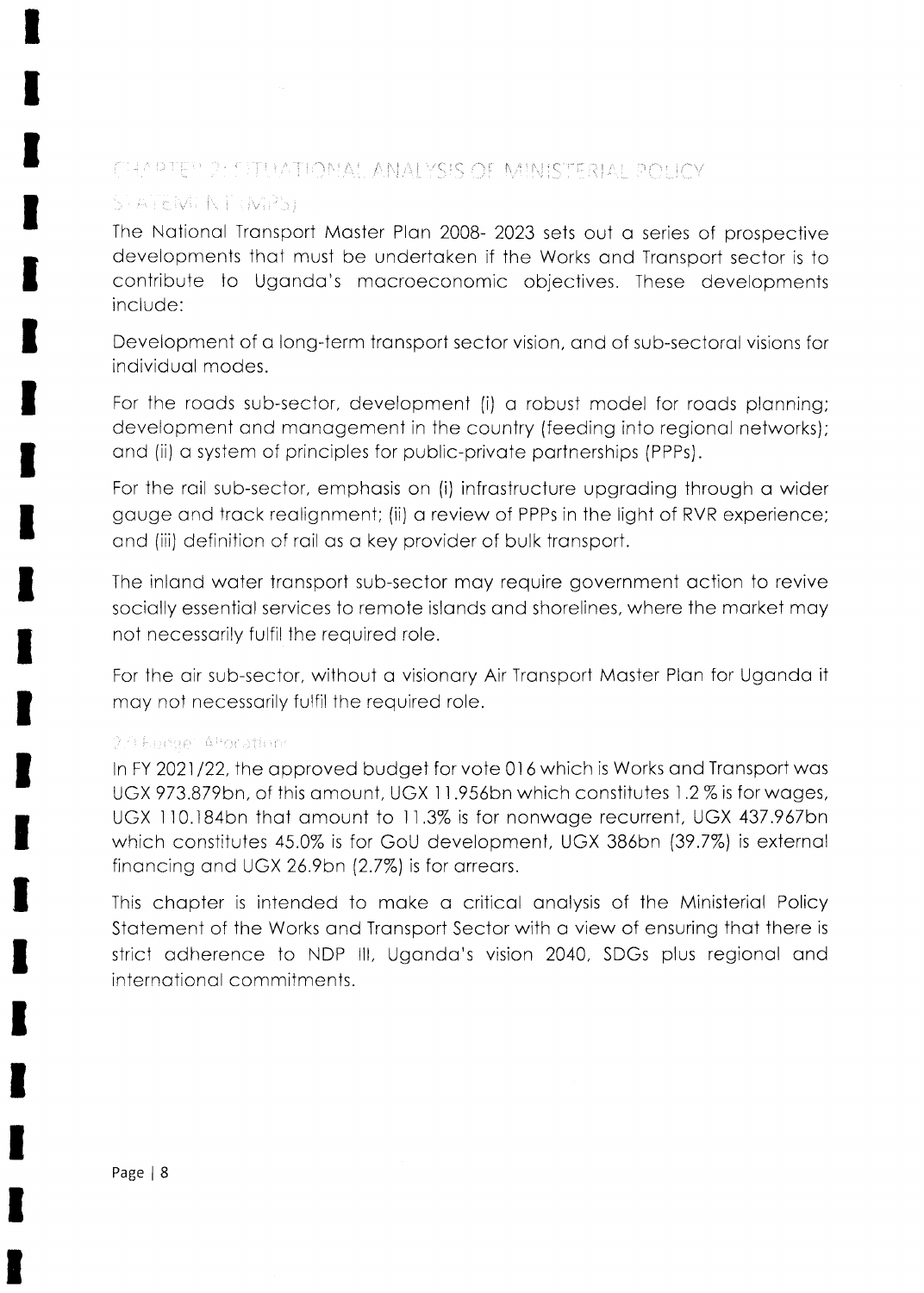## P1: Medium Term Budget Allocations by Sub-Programme and Vote

| Billion Uganda Shillings 2022/23                               |               | Medium term projections |          |           |          |  |  |  |
|----------------------------------------------------------------|---------------|-------------------------|----------|-----------|----------|--|--|--|
|                                                                | Proposed      |                         |          |           |          |  |  |  |
|                                                                | <b>Budget</b> | 2023/24                 | 2024/25  | 2025/26   | 2026/27  |  |  |  |
| Programme: 09 INTAGRATED TRANSPORT INFRASTRUCTURE AND SERVICES |               |                         |          |           |          |  |  |  |
| 01 Transport Regulation                                        | 11.035        | 16.531                  | 29.348   | 29.348    | 29.348   |  |  |  |
| 02 Land use and Transport Planning                             | 608.694       | 827.276                 | 1,266.18 | 2,458.53  | 1,008.15 |  |  |  |
| 03 Transport Infrastructure and Services Developme             | 3,082.13      | 4,632.04                | 5,841.08 | 6,680.41  | 1,159.65 |  |  |  |
| 04 Transpor Asset Management                                   | 1,154.08      | 1,437.22                | 1,340.36 | 866.25    | 786.25   |  |  |  |
| Total for the Programme                                        | 4,855.94      | 6,913.06                | 8,476.96 | 10,034.54 | 2,983.40 |  |  |  |

Table P3.1: Proposed Budget allocations and medium term projections by Programme and Sub-Programme

Source: National Budget Framework Paper FY 2022/23

Under the integrated transport infrastructure and services basing on the table above, there are four votes that is vote 01 transport regulation, vote 02 land use and transport planning, vote 03 transport infrastructure and services Development and vote 04 transport asset management. In the financial year 2022/23 it has been allocated UGX 4,855.94bn this constitutes 12% of the total resource envelope which stands at UGX. 40,408 billion.

Under the programme, transport regulation was allocated 11.035 out of the total amount of money allocated for the programme which stands at 4,855.94, therefore its allocation constitute 0.22%, land use and transport planning has been allocated UGX 608.694bn which constitutes 12.5% of the total amount of money allocated to the programme.

Transport infrastructure and services development in the FY 2022/23 has been allocated UGX 3,082.13bn, this amounts to 63.4% of the total amount of money allocated to the integrated transport infrastructure and services programme, transport asset management was allocated UGX 1,154.08bn, this is an equivalent of 24% of the total amount of money allocated to the programme. Therefore, going by the above figures, transport infrastructure and services development took the lion's share.

Table P1.2: Proposed Budget Allocations and Medium Term Projections by Vote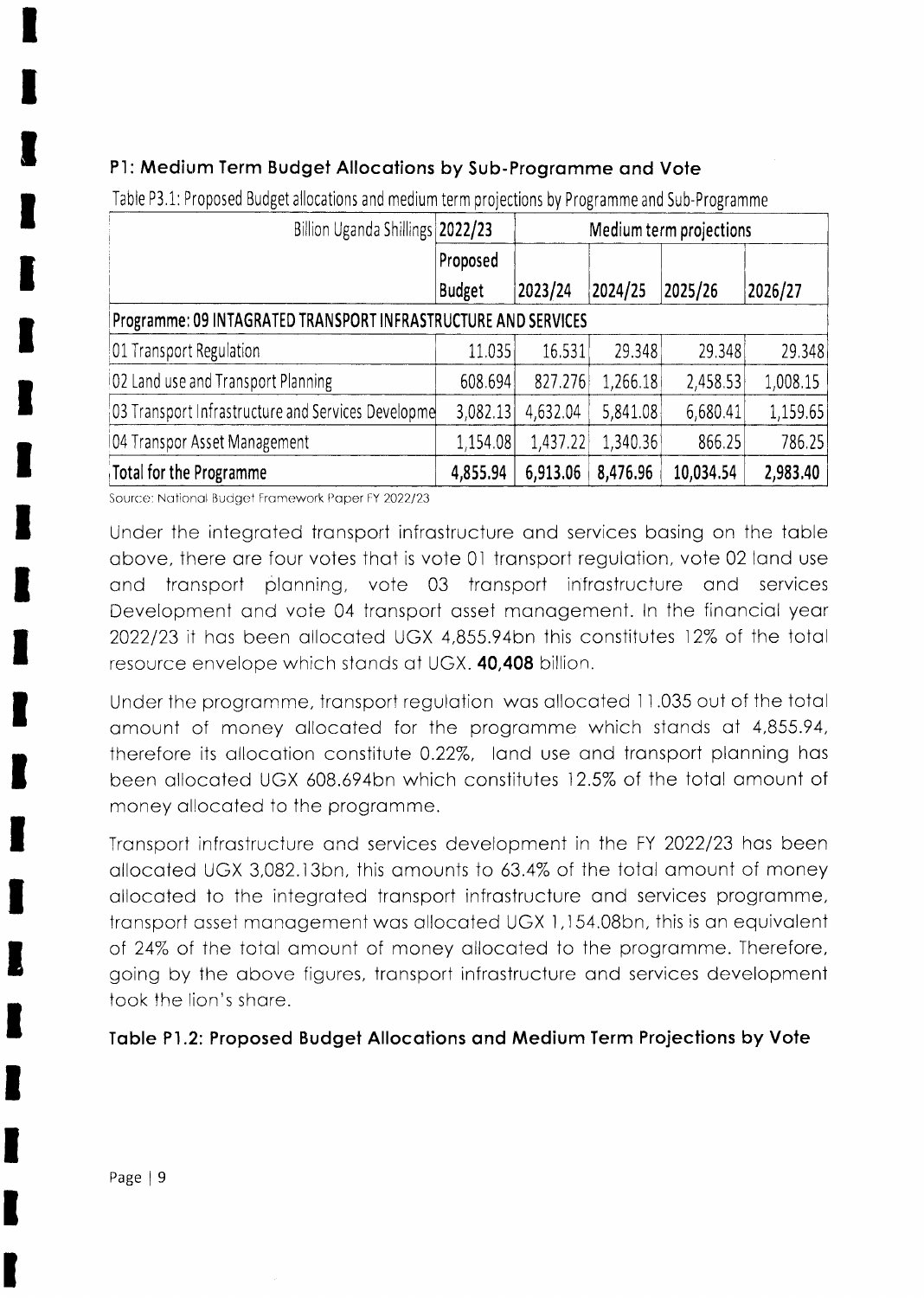| Billion Uganda Shillings 2022/23                               |               | Medium term projections |          |           |          |  |  |  |
|----------------------------------------------------------------|---------------|-------------------------|----------|-----------|----------|--|--|--|
|                                                                | Proposed      |                         |          |           |          |  |  |  |
|                                                                | <b>Budget</b> | 2023/24                 | 2024/25  | 2025/26   | 2026/27  |  |  |  |
| Programme: 09 INTAGRATED TRANSPORT INFRASTRUCTURE AND SERVICES |               |                         |          |           |          |  |  |  |
| 016 Ministry of Works and Transport                            | 718.532       | 1,770.22                | 2,689.60 | 4,406.65  | 532.635  |  |  |  |
| 013 Uganda National Roads Authority (UNRA)                     | 3,387.34      | 4,384.23                | 4,748.07 | 4,581.55  | 1,830.61 |  |  |  |
| 018 Uganda Raod Fund (URF)                                     | 506.23        | 506.23                  | 506.23   | 506.23    | 506.23   |  |  |  |
| 122 Kampala Capital City Authority (KCCA)                      | 198.61        | 215.66                  | 499.34   | 506.40    | 80.20    |  |  |  |
| 609 Local Government 09                                        | 45.22         | 33.72                   | 33.72    | 33.72     | 33.72    |  |  |  |
| Total for the Programme                                        | 4,855.94      | 6,910.06                | 8,476.96 | 10,034.54 | 2,983.40 |  |  |  |

 $\sum_{i=1}^n\sum_{j=1}^n\left(\frac{1}{\|x_j\|_{\infty}}\right)^2\leq\frac{1}{\|x_j\|_{\infty}}\sum_{j=1}^n\left(\frac{1}{\|x_j\|_{\infty}}\right)^2\leq\frac{1}{\|x_j\|_{\infty}}\sum_{j=1}^n\left(\frac{1}{\|x_j\|_{\infty}}\right)^2.$ 

 $\sim 10^{-10}$ 

Source: National Budget Framework Paper FY 2022/23

Under the proposed Budget allocations and medium term projections by vote captured in the table above, the proposed budget for the programme is UGX 4,855.94bn, Ministry of Works and Transport in financial year 2022/23 was allocated UGX 718.532bn.

Out of UGX4,855.94bn which is the total amount of money for the programme, this constitutes 14% of the total amount of money for the program under table P1.2, Uganda National Roads Authority (UNRA) was allocated UGX 3,387.34bn this amounts to 70% of the total amount of the total amount for the programme under table P1.2.

Uganda Road Fund (URF) was allocated UGX 506.23bn which is an equivalent of 10.4% of the total amount of money allocated to the programme, Kampala Capital City Authority (KCCA) was allocated UGX 198.61bn, this constitutes 4%, local Government was allocated UGX45.22bn, and this makes 0.93% in terms of percentages. Therefore, in terms of financial allocations UNRA was allocated the largest amount of money.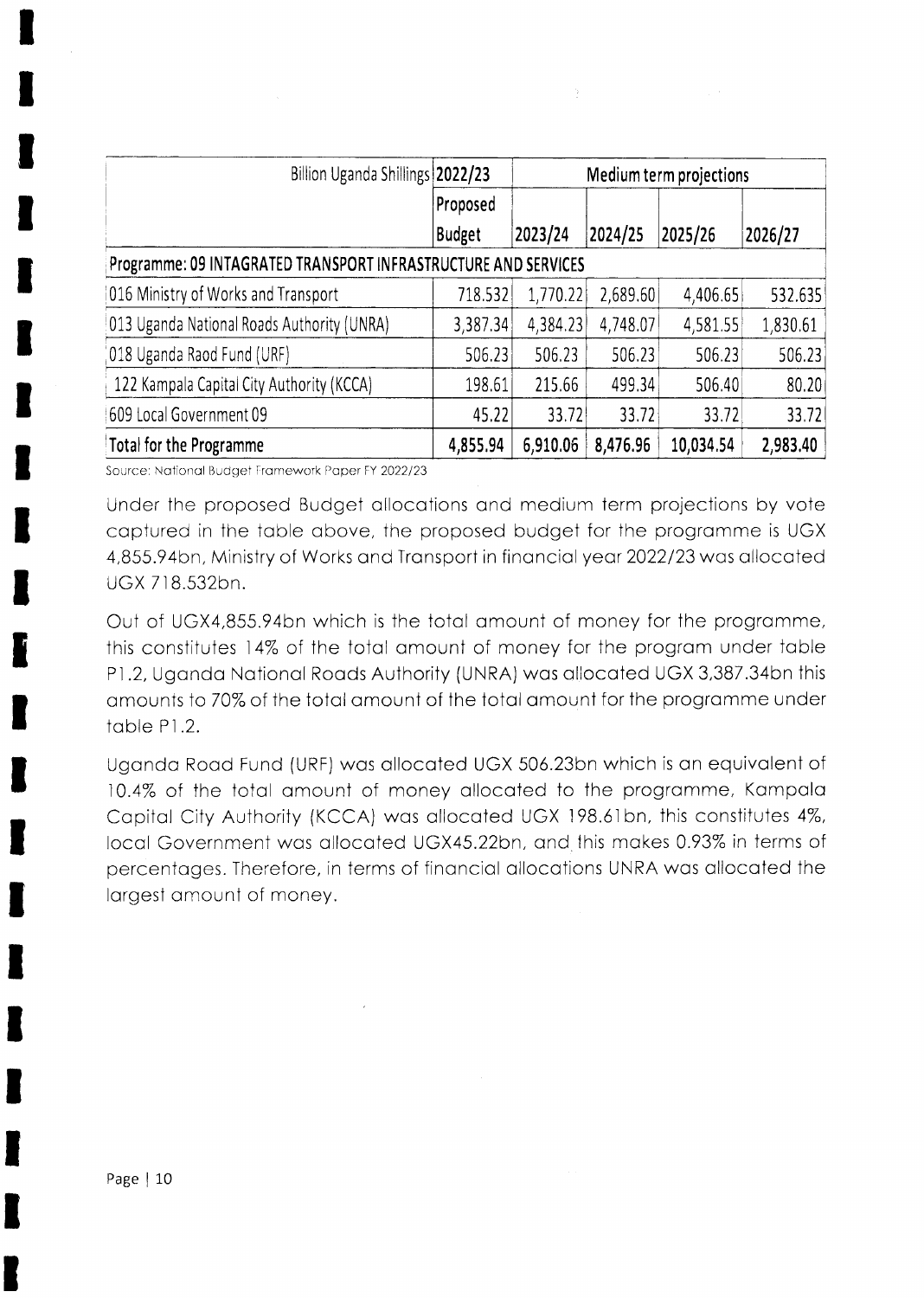| FY              | Ministry of Works and Transport |          |          |         |         |  |
|-----------------|---------------------------------|----------|----------|---------|---------|--|
|                 | 2018/19                         | 2019/20  | 2020/21  | 2021/22 | 2022/23 |  |
| Wage            | .866                            | 1.866    | 11.866   | 11.956  | 10.877  |  |
| Non-wage        | 66.74                           | 72.182   | 123.782  | 110.184 | 92.171  |  |
| Devt. GoU       | 370.81                          | 917.269  | 809.549  | 437.967 | 339.77  |  |
| Devt. Ext. Fin. | 425.382                         | 654.547  | 625.957  | 386.854 | 244.057 |  |
| GoU Total       | 449.416                         | 1.001.32 | 945.197  | 560.108 | 442.819 |  |
| Grand Total     | 880.956                         | .656.33  | 1,571.90 | 973.879 | 705.76  |  |

Table of summary for Ministry of Works and Transport.

Source: MOFPED

In FY 2019/20, the overall budget for Ministry of works and Transport increased by 46.8% from Ushs 880.956 billion in the FY 2018/19 to Ushs 1,656.33 billion with a view of providing an enabling environment for the development of the works and Transport sector, a bid to improve safety of transport and providing for safety of landing sites and small business operation though little progress was observed at the end of the financial year. From the FY 2019/22, There has been a noticeable budget cut of 38.0% to FY 2021/22.

In the proposed budget for the FY 2022/23, there's a variance of Ushs 268.119 billion representing a 27.5% reduction from the approved budget in the FY 2021/22. This means that for the last four financial years, this is the least budget observed in allocation for the Ministry of Works and Transport as the trend may be seen in the figure below:



This brings about questions on how the planned outputs for water transport, transport safety, plans, Policies, laws, Regulations and Guidelines, Rail Transport,

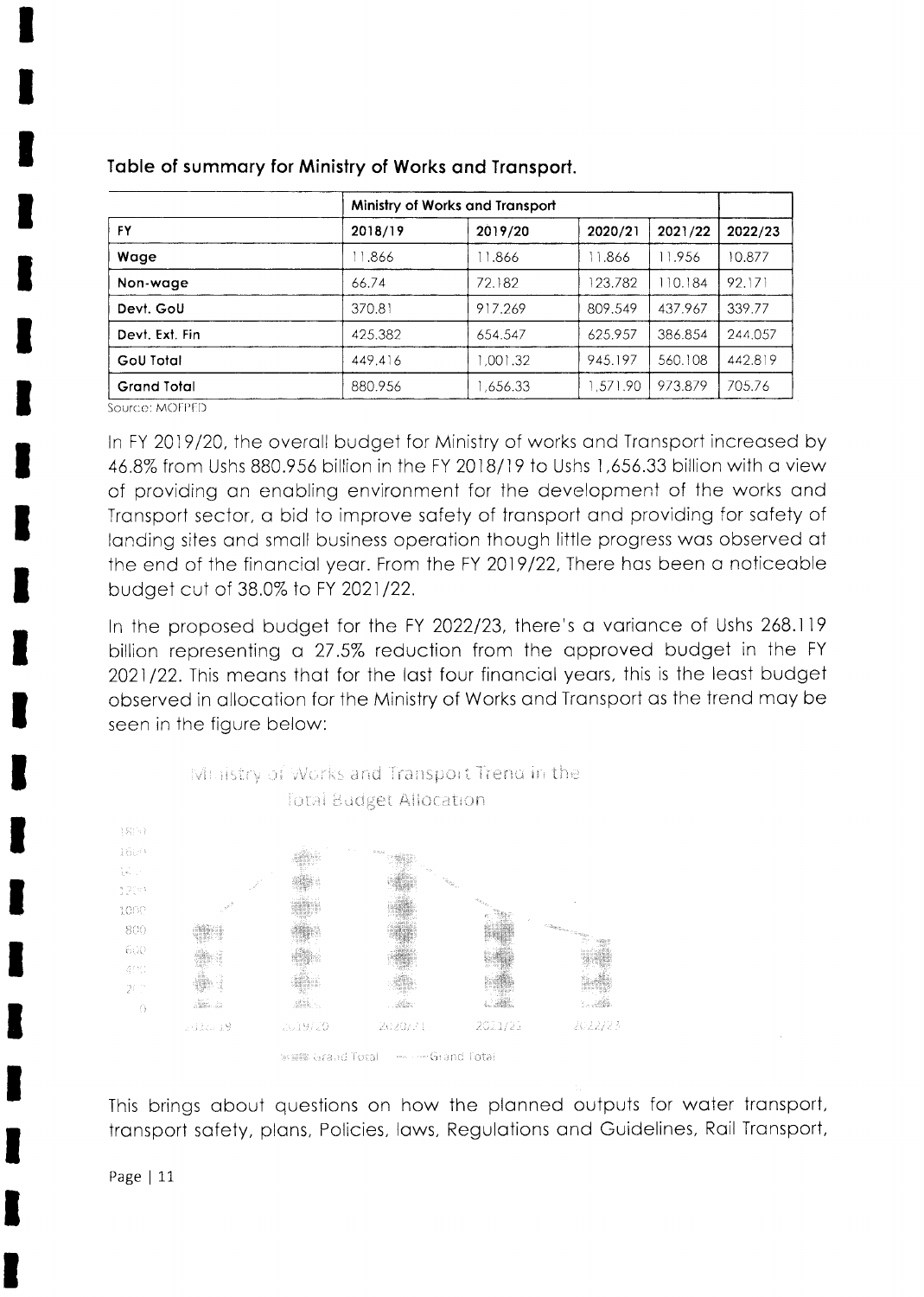Air Transport and Road transport for FY 2022/2023 are going to be implemented yet there ore no corresponding estimotes mode to reflect the plonned outputs.

This should therefore be bocked up by flgures in terms of estimotes ollocotions in order to troce ond moke sure the sirotegic objectives ond plonned outputs ore ochieved occordingly since one of the chollenges observed in the vote is inadequate funding for development transport infrastructural projects such as notionol roods, SGR, Upcountry Aerodromes/ Regionol Airporis, Lond ocquisilion for the development of transport infrastructure projects (Bukasa Port, SGR), Road maintenance which continues to downgrade the level of service for road tronsport ond mointenonce ond repoir of rood equipment ond ocquisition of rood equipment for new districts.

Other ollocotion chollenges ore with woge ond non-woge recurrent where recurrent woge hos continued to follow o flot line for the lost FYs yet non-woge recurrent keeps on shifting with lion's share. This puts the Ministry at spotlight on how priorities ore considered without trying to bolonce the two ospects in terms of ollocotions. (See figure below,)



Ministry of Works and Transport Trend in Wage

The finoncing in terms of development hos continued to be constroined for both government and external partners for the last FY 2021/22 and the proposed FY 2022123 (see figure below). lf continuous efforts in terms of engogements with MoFPED ond lobbying Porlioment to provide required finoncing for criticol oreos including maintenance of road equipment, acquisition of new road equipment for new districts, Development of SGR and coordination of ITIS programme octivities are halted, The Ministry is at the edge of totally failing to achieve.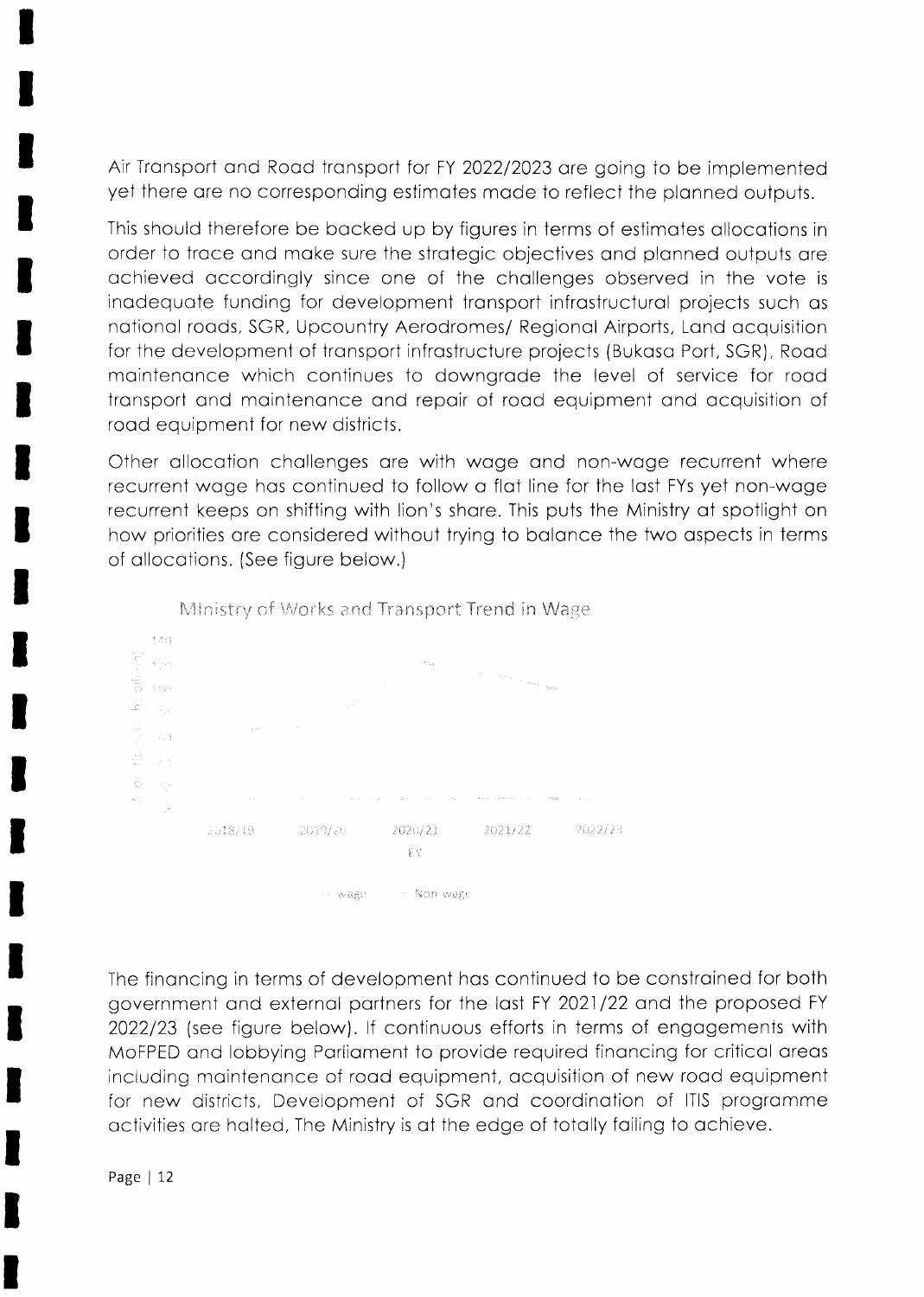

#### The MTEF Budget projections

The Medium-Term Expenditure Framework Budget projection shows a positive trend and promising however, based on the past performance, this seems not practical in terms of allocations to jump from UGX 705.76 billion in the FY 2022/23 to UGX 4,407.68 billion in FY 2026/27 by 84.0% percentage increase in just 4 years' time yet government is still grappling with financing its developments as already observed above.

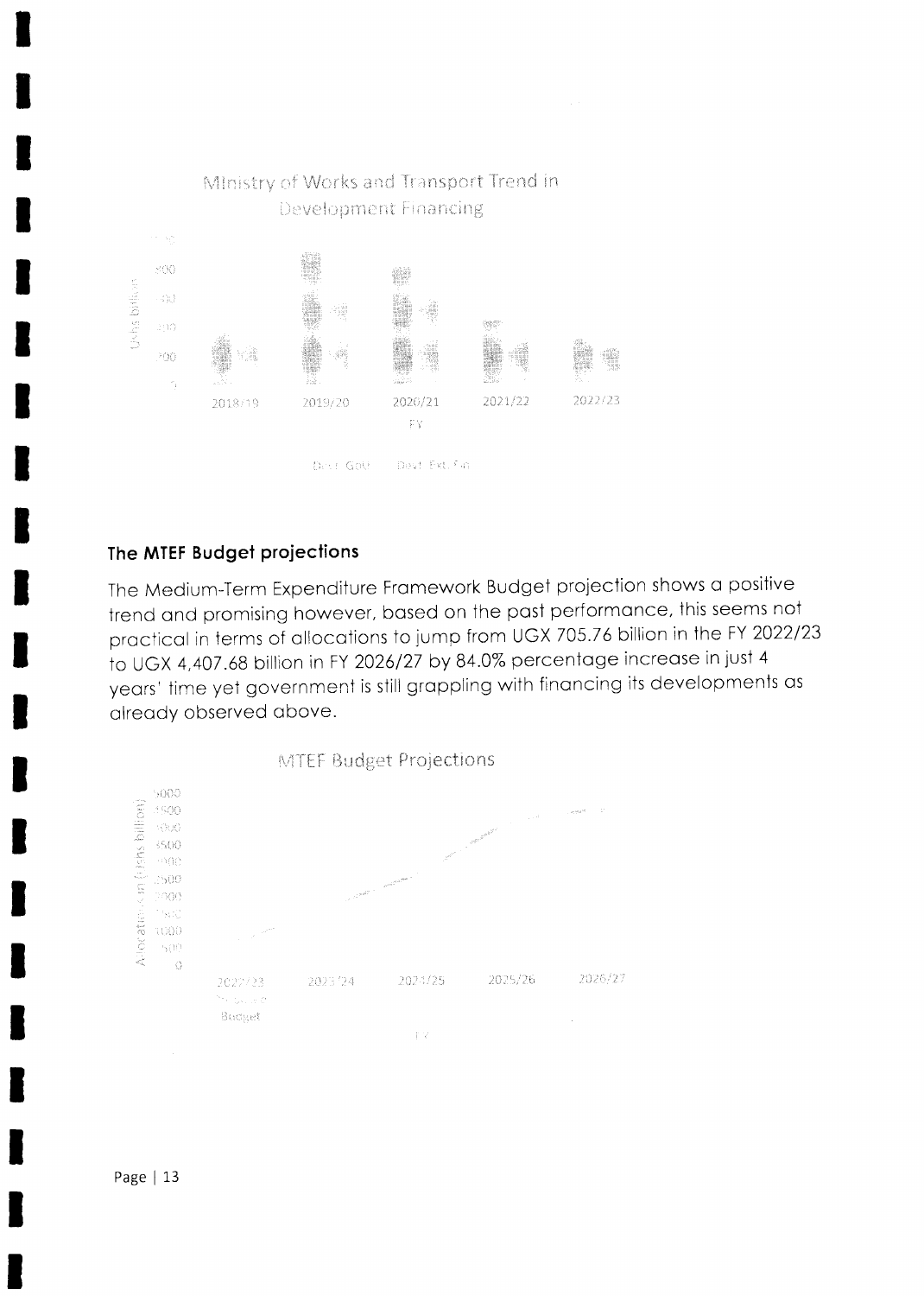#### 1.1 Aligno levit to the stational Development Plan INDP III)

The Parliament of Uganda approved the third National Development Plan (NDP) lll) 202012)-2024125, which is port of o serles of six NDPs thot will guide the noiion in delivering ospirotions orticuloted in Ugondo Vision2040, therefore this section is intended to assess the extent to which the MPS for FY 2022/23 comply with NDP III ond the chorter for fiscol responsibility. The requirement for the olignment is in accordance with S.13 (6) and s.13 (7) of Public Finance and Management Act.

Under S.13 (6) thereof, ihe onnuol budget musl comply with the notionol development plan, the charter fiscal responsibility and the budget framework poper.

The funds ollocoted to the Sector should be oimed of ochieving the progromme objectives enshrined NDP III 2020/21-2024/25<sup>8</sup>, these are;

- (o)Optimize tronsport infrostructure ond services investment ocross oll modes;
- (b) Prioritize tronsport osset monogement;
- (c) Promote integroted lond use ond tronsport plonning;
- (d) Reduce the cost of transport infrastructure and services;
- (e)Strengthen, ond hormonize policy, Iegol, regulotory, ond institutionol fromework for infrostructure ond services;
- (f) Tronsport interconnectivity to promote inter-regionol trode ond reduce poverty.

ln line with ochieving some of the obove objectives, tronsport osset monogement was allocated UGX 1,154.08bn, this is an equivalent of 24% of the total amount of money allocated to the programme. This is a step forward in aligning the Sector to the ospirotions provided for NDP lll

## 2.2 Gender and Fquity Compliance

The progressive ond gender sensitive provisions of the constiiution of the Republic of Ugondo, 1995 under Article 32 prohibits ony form of discriminotion ogoinst morginolised groups bosed on gender, disobility among others.

The Public Finonce Monogement Act (2015) speciflcolly S.13 (ll) (ii), provides for the requirement that specific measures must be taken to provide equal opportunities men and women, persons with disabilities and other marginalised groups.

<sup>&</sup>lt;sup>8</sup> See NDP III, P.138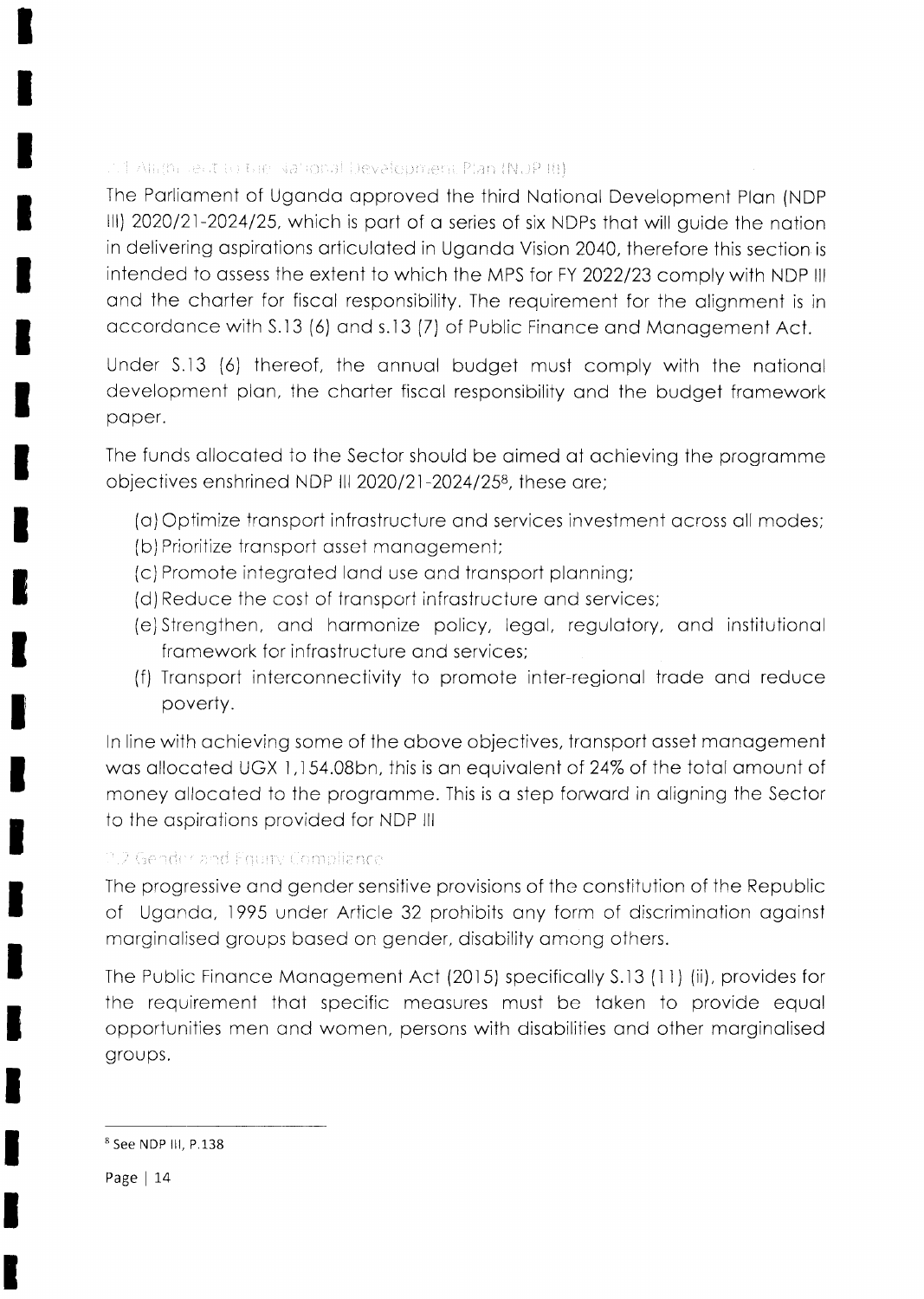The Act also introduced requirements that MDAs and local governments must be gender and equity compliant before they can be issued with certificate of compliance for them to access funds from MoFPED made in consultations with the EOC.

The above PFMA gender and equity provisions, operationalizes section 14 and 15 of the Equal Opportunities Commission Act, 2007 and hence fulfilling its legal mandate of mainstreaming inclusion and equality in all aspects of Ugandan life, by, among other interventions, ensuring the compliance of the National Budget Framework Paper (s) with Gender and Equity requirements. MPS and empower all women and girls, with gender targets thereunder".

In line with the sector, there are parameters that can be based on to assess the compliance of the sector for example the number of men and women offered employment opportunities in the different departments under the sector, there is scanty information in as far as that area is concerned.

The Minister shall, in consultation with the Equal Opportunities Commission, issue a certificate—(a) certifying that the budget framework paper is gender and equity responsive<sup>9</sup>;

This requirement was grossly violated and we were not able to establish whether the MPS meets this legal requirement. There is need to have such information to be provided.

CHAPTER TERLE. Emerging Issues and Proposed Alternatives.

The issues raised in this Alternative are based on the current Budget Framework paper, the National Development Plan III, the National Housing Policy 2006 and the Ministerial Policy Statement.

Road maintenance Equipment for the New Districts. Uganda's road network covers about 80,000km, with 22,500km managed by districts, 4,800km by urban authorities, and 35,000km under the local communities. With the new equipment, KCC will construct 200km per year and upgrade 100km. In the Year 2009 the government endorsed a policy where all districts, municipalities and town councils would have their own road construction equipment. The government was to ensure that every district get some road equipment like tractors and there would be no more excuses for non-renovated roads.

<sup>&</sup>lt;sup>9</sup> Section 9(6) of the Public Finance Management Act 2015.